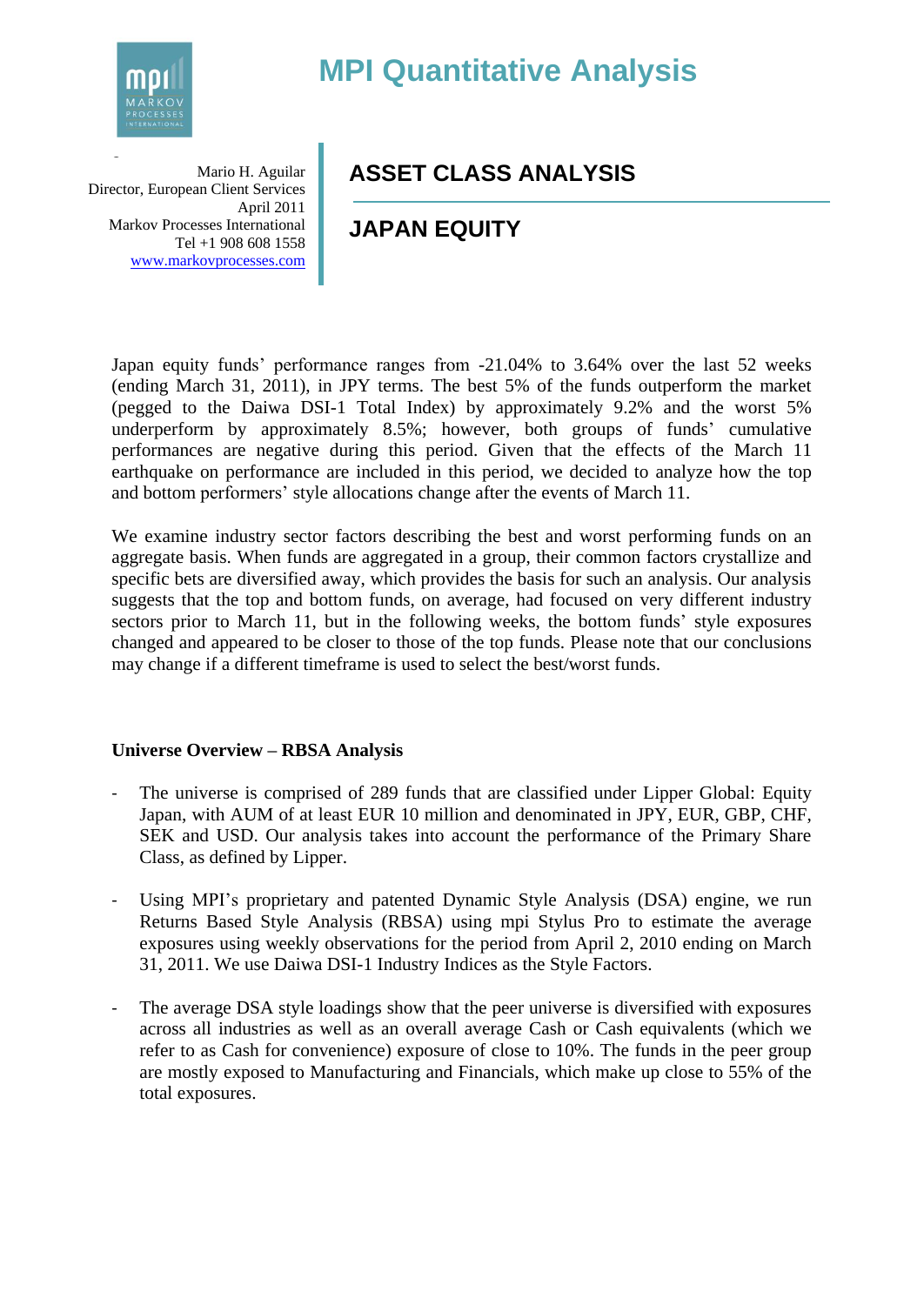#### **Selection of Top/Bottom Fund Groups**

- Based on the universe of 289 funds, the total annualized performance is calculated during the last 52 weeks to rank the funds. Using the top 5% (15 funds) and bottom 5% (18 funds) equally weighted, daily-rebalanced portfolios are created to try to identify why, on average, one group performed better than the other in terms of style exposures.
- Unsurprisingly, the top 5% of funds outperform their peers, benchmark and the bottom 5%. Over the analysis period, the top 5% group returns approximately 9.2% above the Daiwa DSI-1 Total Index while the bottom 5% group returns 8.5% below the index. The negative effects of the earthquake can be clearly seen, with the funds and the benchmark dropping over 15% in a week before recovering partial ground by the end of the month.



*Chart 1: Cumulative Performance Chart*

### **Returns-Based Style Analysis Highlights**

Given the large impact of the March  $11<sup>th</sup>$ , 2011 events on the Japanese financial markets, we decided to first conduct our performance analysis on the period ending March  $10<sup>th</sup>$ , 2011. Using industry sector indices as factors, our DSA analysis demonstrates that the top funds are more diversified, with exposures to all sectors, including Cash. The top funds outperformed through being overexposed to Cash and Materials, while being underexposed to Financials and Transportation & Utilities.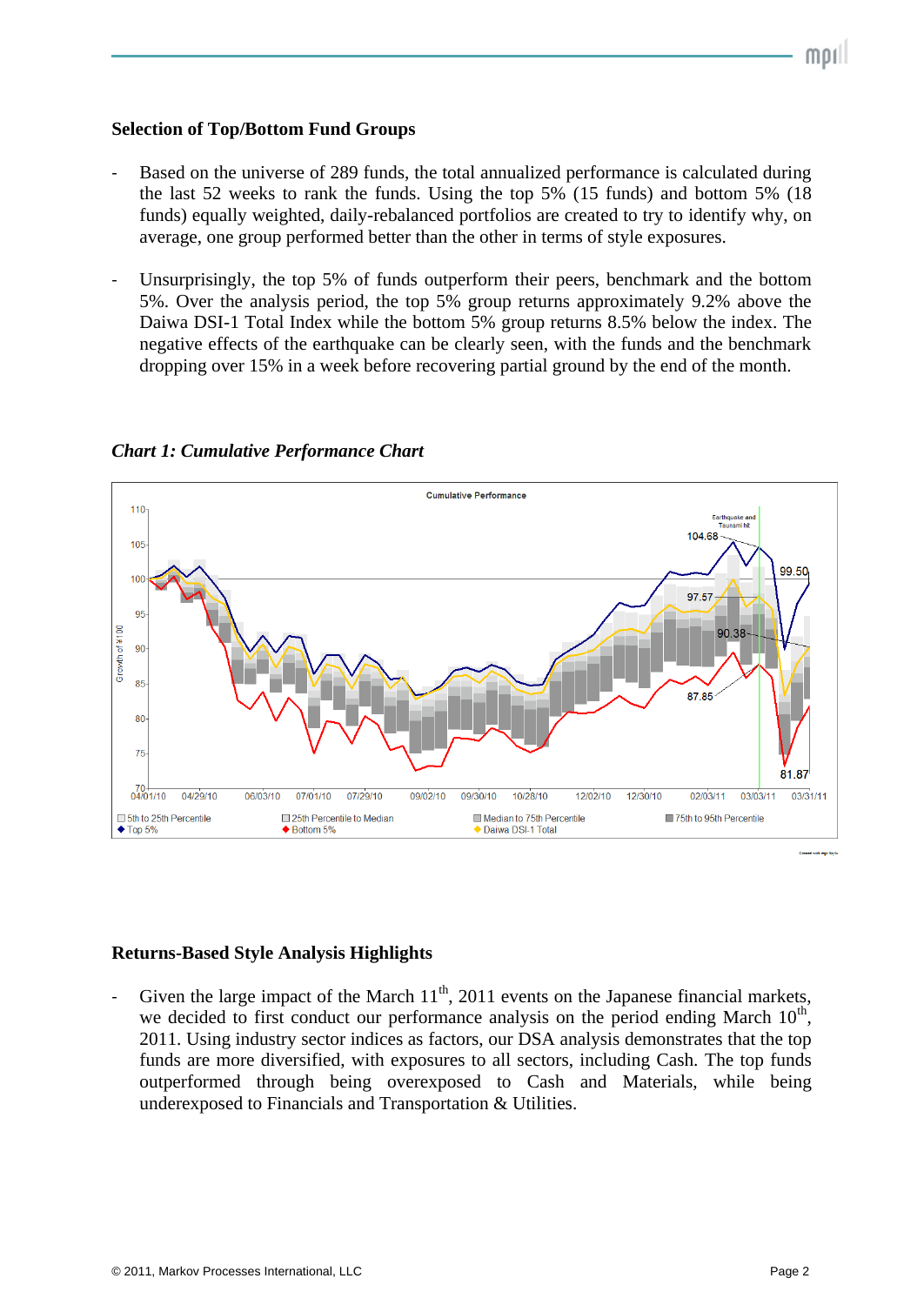

*Chart 2: Universe, Funds, and Benchmark Average Asset Loadings – Industry factors*

- Style attribution analysis can clarify if over- and under-exposures to different styles (versus the benchmark) aided or hindered the funds. It is worth noting that although the exposure averages may show that the top and bottom funds were over- or underweighting the same sectors, their dynamic and rolling historical style exposure may have been significantly different. The top funds overexposure to Cash was consistently over 10% throughout the period analyzed, increasing to approximately 15% in the weeks leading to March 11, which helped them avoid a worse drop in their performance after this date. On the other hand, the bottom funds had an increased exposure to Cash during the last 10 weeks of 2010, with no exposure in the weeks leading to March 11, suggesting that they were fully invested when the earthquake hit, which hurt their performance.
- The top funds' overexposure to Materials and underexposure to Transportation & Utilities and Financials also added to their performance. The bottom funds' under- and overweight exposures to each sector, except to Materials, seem to have hindered their performance. The conflicting results for the exposure to Materials between the top and bottom funds can be explained by the dynamics of their rolling historical style behaviour over the period analyzed, similar to what happens with the exposure to Cash.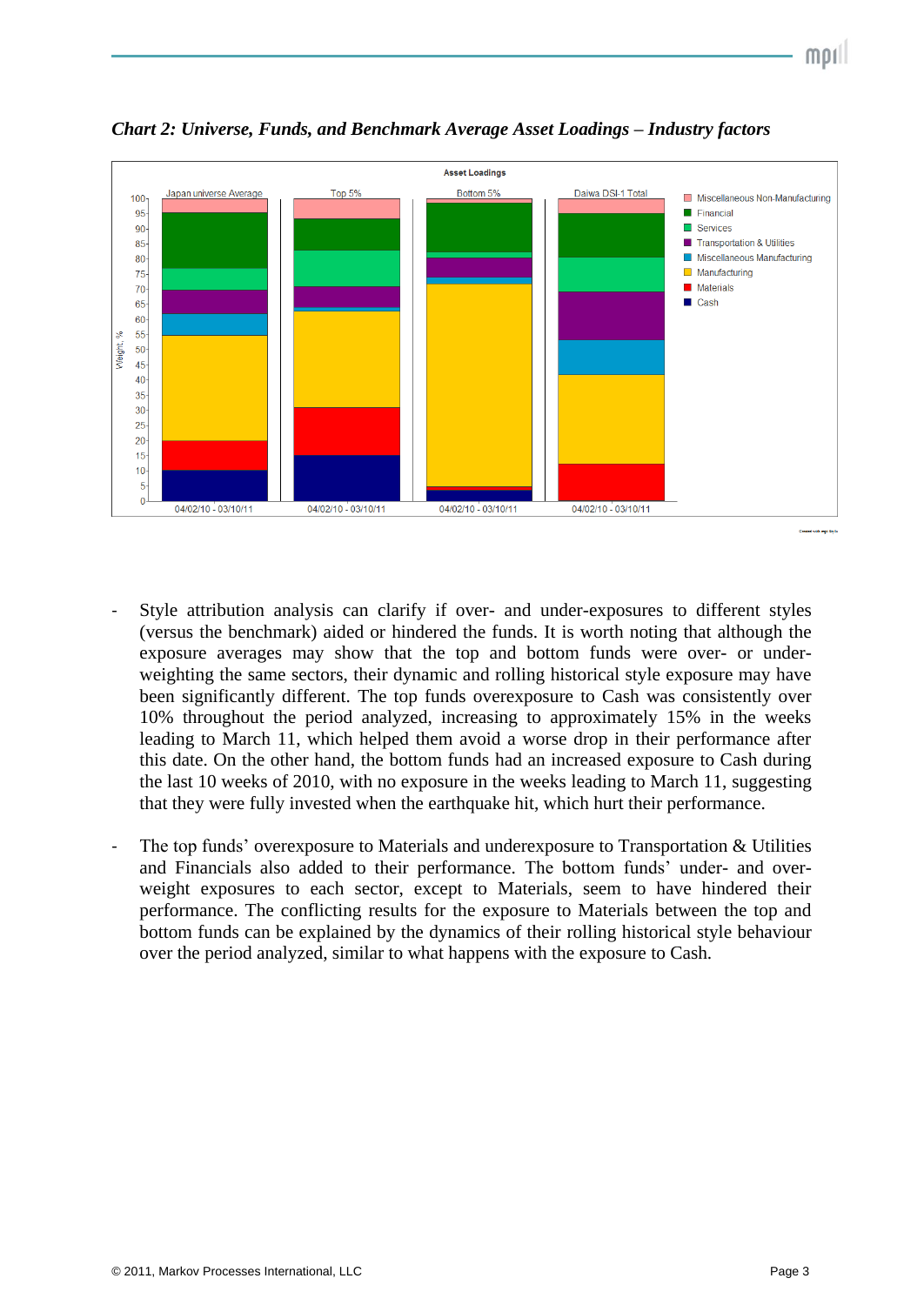*Chart 3: Excess Return Contribution*



- The top funds display positive selection and timing returns of 1.92% and 4.99%, respectively. The bottom funds show the opposite, with both measures equal to -8.17% and -1.79%, for selection and timing, respectively.
- In order to gain insight as to the changes in style exposures that were triggered by the effects of events of March 11, we run an additional analysis that takes into account the observations up to March 31 and compare the exposures from the periods before and after March 11. Following this date, the top funds display a smaller exposure to Cash and Manufacturing together with an increased exposure to Materials, Services, and Financials.
- On the other hand, the bottom funds' exposures show a marked change after March 11. Prior to this date, the funds were mostly exposed to Manufacturing, Financials, and Transportation & Utilities. Post-March 11, the funds suddenly display exposures to Materials, larger exposure to Financials, and markedly reduced exposures to Manufacturing and Transportation & Utilities.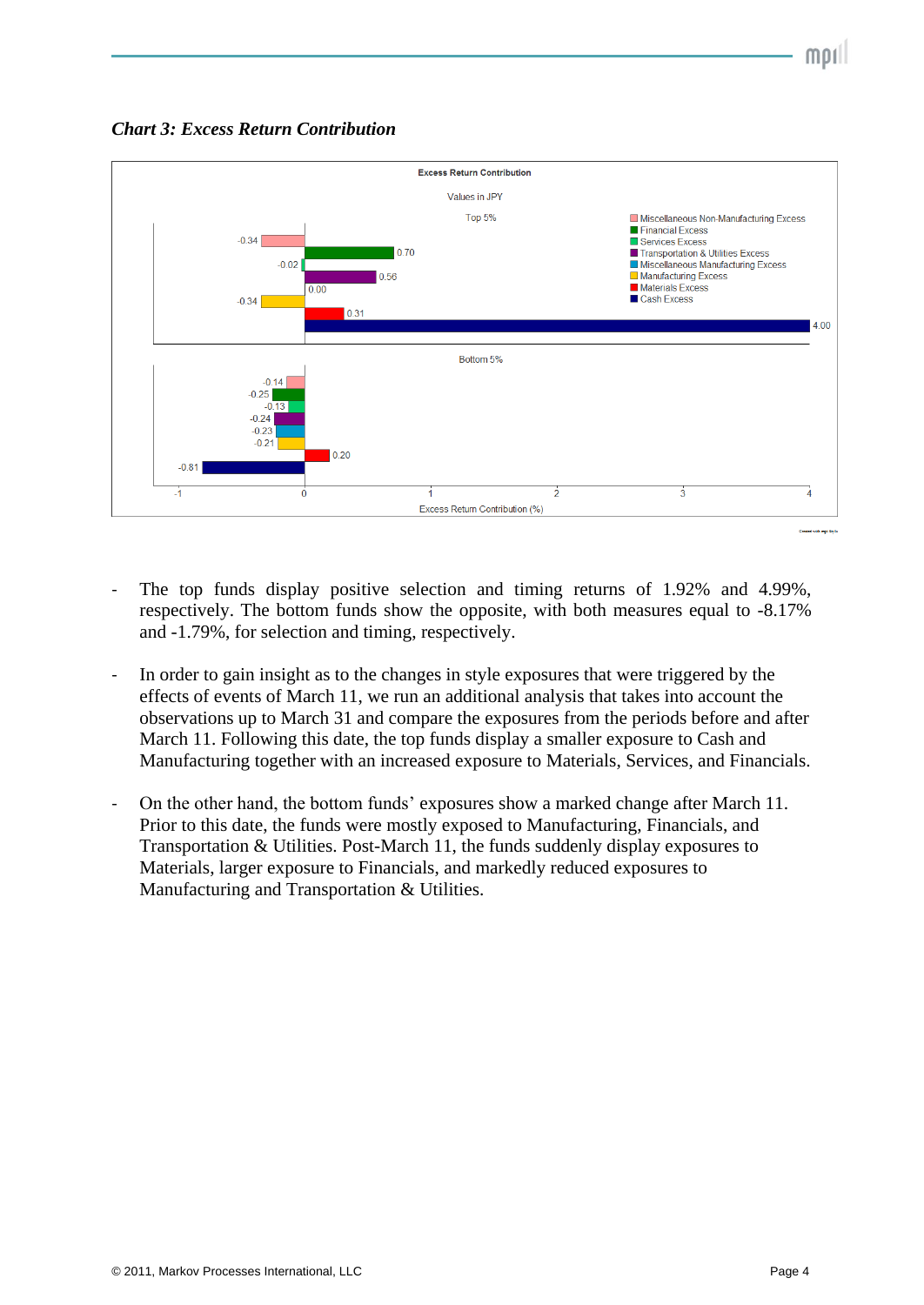



*Chart 4: Funds' Average Asset Loadings Pre and Post March 11 – Industry factors*

- Post March 11, the bottom funds appear to have shifted their portfolio in favour of the same industries as those of the top funds, with the exception of Services. Whether this will mean that their performance going forward will be similar, we cannot know. What we can infer is that the top and bottom funds, on average, seem to be betting on industries that are expected to experience an increase in demand as Japan begins to reconstruct, such as Materials.
- The diversification effects of blending a large number of funds together in an equally weighted portfolio result in high explanatory power with R-Squared values of close to 90% for the top 5%, and 89% for the bottom 5%, for the analysis run until March 10; when including the three additional weekly observations until March 31, the R-Squared increases to close to 94% for the top funds, and 92% for the bottom funds, giving high credibility to the statistical exposures identified in these analysis.

#### **Conclusions**

Prior to the earthquake of March 11, 2011, the exposures and style behaviour of the top and bottom funds were very different. The top funds displayed diversified exposures and generated excess returns by managing their exposures to Cash, Materials, Financials, and Transportation & Utilities. The March 11 earthquake did impact their performance and also changed their style exposures, mostly by reducing their Cash exposure and increasing their exposures to Services and Materials. However, their style was stable overall. The bottom funds' style loadings show a marked change from before to after the earthquake, with funds increasing their exposures to industries that might see an increased demand for their products, such as Materials, while dropping industries that could take longer to recover, such as Manufacturing.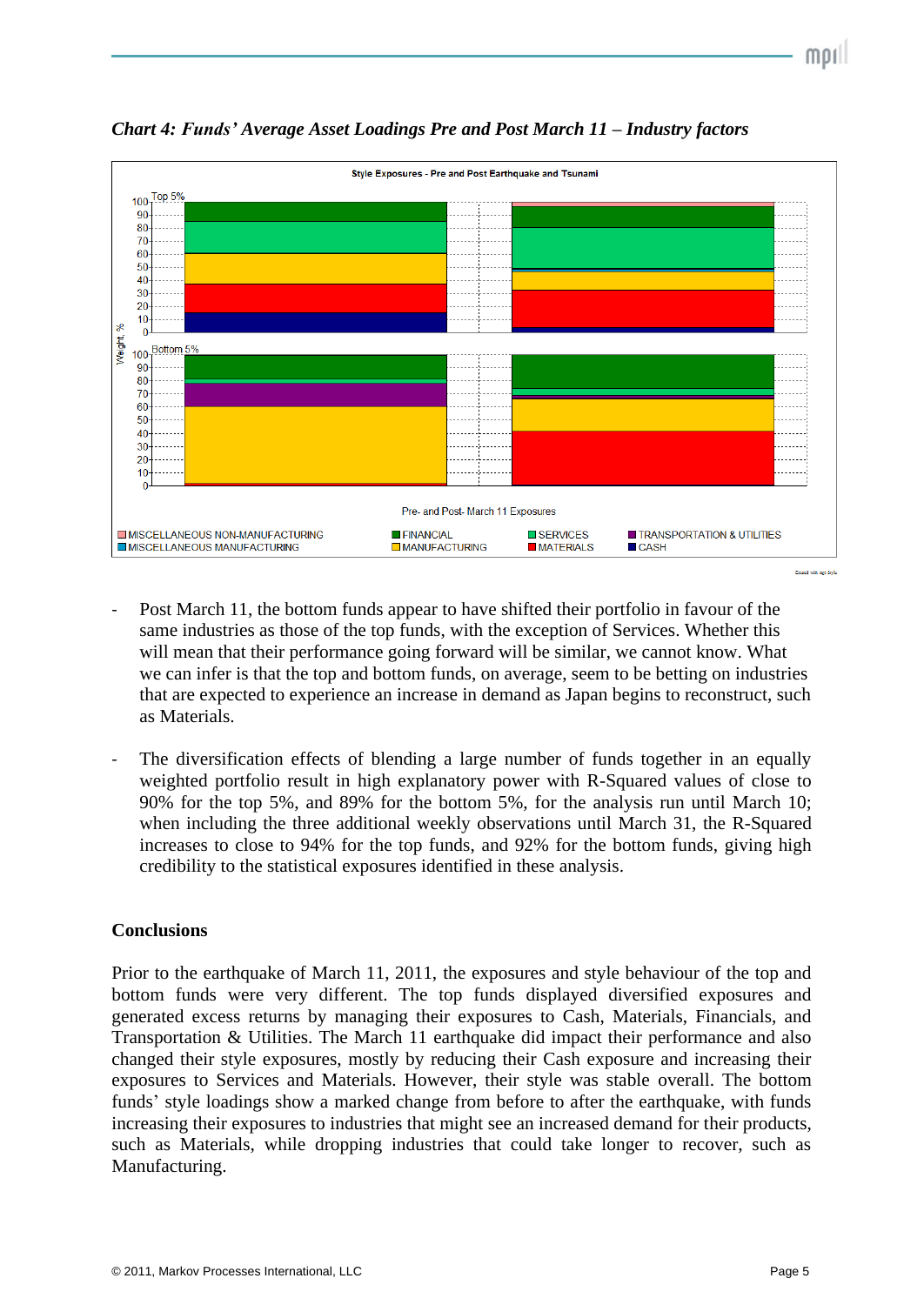The shockwaves of the earthquake on the financial markets distort the RBSA results based on Sharpe's original methodology. In this article we used MPI's proprietary and patented Dynamic Style Analysis (DSA) model, which allows us to estimate meaningful exposures during times of shocks by minimizing the distorting effects of a single unsystematic event.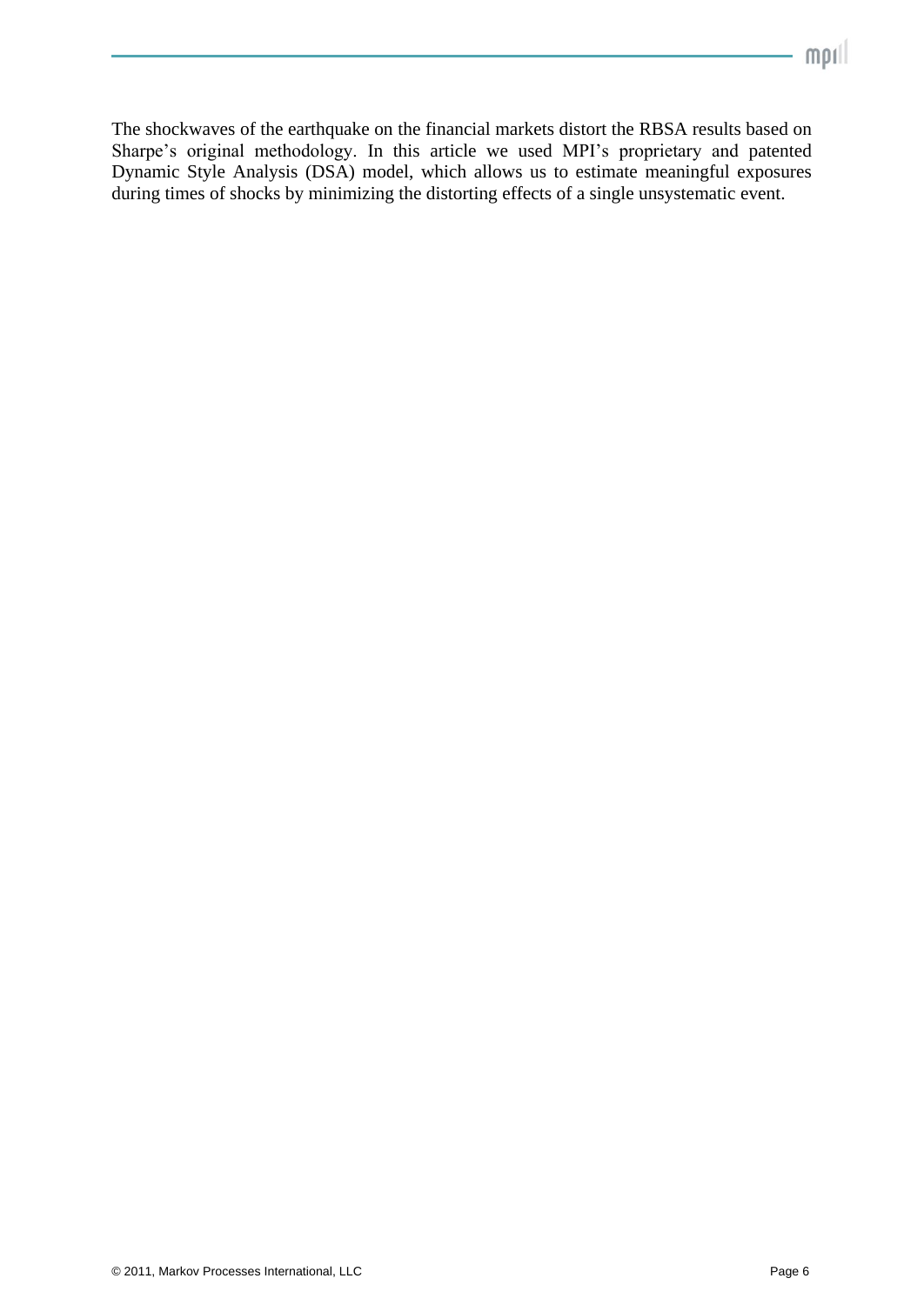#### **UNIVERSE DEFINITIONS & ASSUMPTIONS**

- **Database provider:** Lipper, a Thomson Reuters Company
- **Registered for sale countries:** Austria, France, Germany, Italy, Netherlands, Offshore, Spain, Sweden, Switzerland, and the UK
- **Filters:** share class, at least 1 year of performance history, Asset Type: Equity, Geographical Focus: Japan, Lipper Global Category: Equity Japan, AUM: minimum EUR 10 Million, Denominated in in JPY, EUR, GBP, CHF, SEK and USD
- **Number of funds analyzed**: 289
- **Date interval:** Last 52 weeks starting on April 2, 2010 and ending on March 31, 2011
- **RBSA Model:** MPI's patented Dynamic Style Analysis DSA engine
- **Currency**: JPY
- **Analysis frequency**: Weekly (with compounded daily data)
- **Cash proxy (Risk Free Rate):** Bank of Japan Short term Money Market Rate/Call Rates, Uncollateralized Overnight (Daily)
- **Benchmark**: Daiwa DSI-1 Total Index
- **Style factors:** Daiwa DSI-1 Industry factors Materials, Manufacturing, Miscellaneous Manufacturing, Transportation & Utilities, Services, Financials, and Miscellaneous nonmanufacturing
- **Analysis performed with mpi Stylus Pro™**

**Style Return:** Return of the Best Fit Portfolio for the Manager Series, where the holdings of the portfolio are the Style Indices.

**Selection Return:** Calculated as the Manager's Return subtracted by the Style Return. This is an indication of the Manager's Selection or Stock Picking abilities.

Timing Return: Calculated as the Manager's Style Return subtracted by the Benchmark's Style Return. This indicates whether the Manager's decisions, to over or under weight the style holdings, as compared to the benchmark, added to the portfolio's return or not.

**Style R Squared (R2):** Measure of the model's power in describing the Manager's past behaviour in terms of style. The higher the Style R Squared value, the better the model's explanatory power.

**Predicted Style R Squared (PR2):** Measure of the model's power in predicting the Manager's future behaviour in terms of style. The higher the Predicted Style R Squared value, the better the model's predictive power.

**Style Map**: Graphic representation of the results of the Style Analysis. The series being analyzed are mapped unto a Cartesian plane, in which the X and Y axis represent exposures to different Styles and Sizes.

**Asset Loadings:** Weights of the Style Indices, as holdings, of the Style Portfolio, as calculated by mpi Stylus Pro.

---------------------------------------------------------------------------------------------------------------------------

----

[Markov Processes International, LLC \(MPI\)](http://markovprocesses.com/) is a global provider of investment research and technology solutions. MPI's analytical tools and methodologies are employed by the finest institutions and financial services organizations to enhance their investment research, reporting, data integration and content distribution. MPI offers the most advanced platform available to analyze hedge funds, mutual funds, portfolios and other investment products, as well as asset allocation and portfolio optimization tools.

MPI's Stylus Pro software is utilized by alternative research groups, hedge fund of funds, family offices, institutional investors, consultants, private banks, asset managers, diversified financial services organizations as well as marketing, product development and IT departments around the world. MPI also offers solutions for